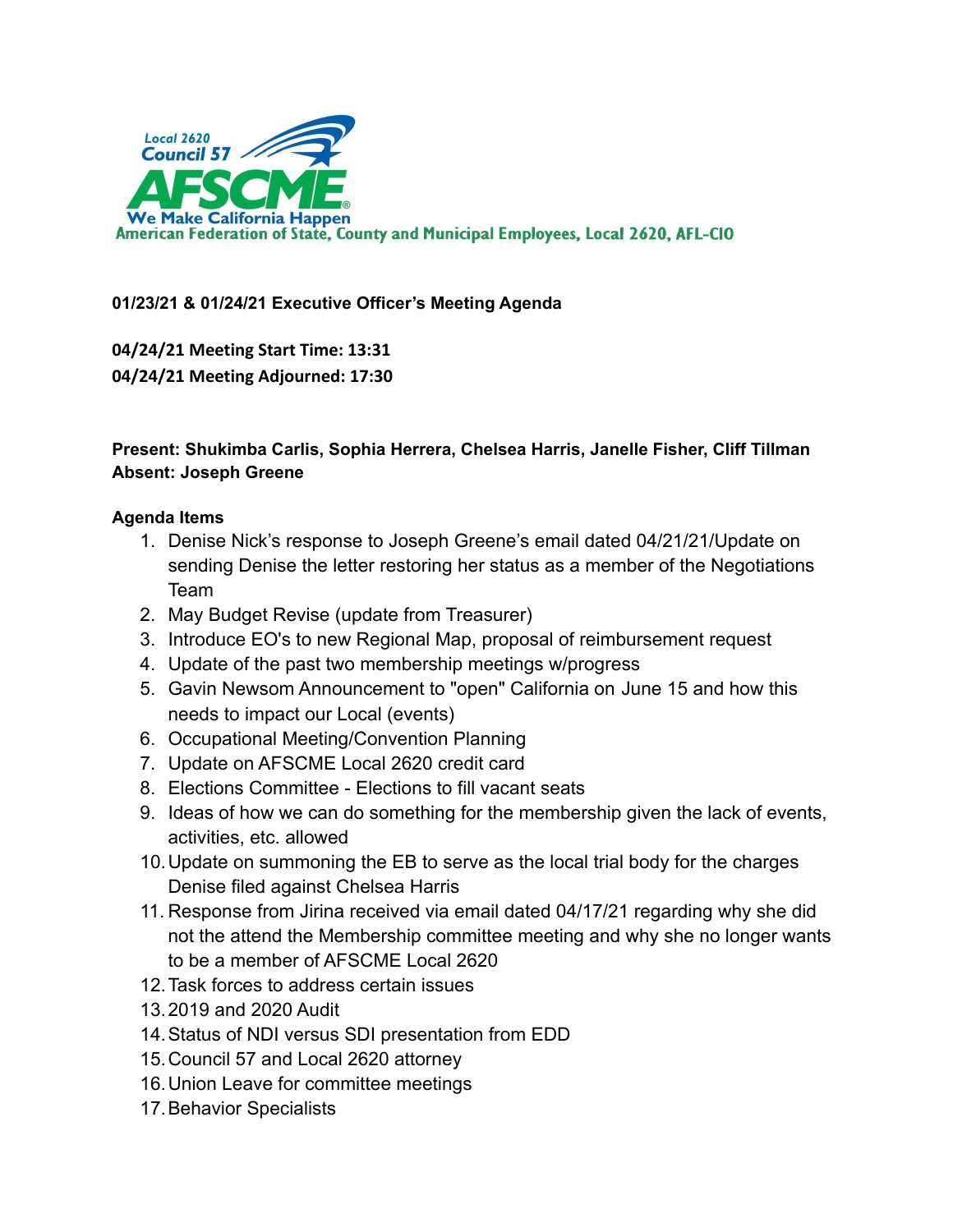### 18. DSH Follow Up meeting

## **Agenda Items Discussion Notes:**

1). Denise's request for access to documents relating to the negotiations team has to be forwarded to Andy Neves (to gain access to the shared drive/specific Google Docs etc.) from either Shukimba Carlis or Cliff Tillman. Chelsea Harris gave a synopsis of the issue regarding Denise Nicks being restored to the negotiations team. The executive board is obligated to follow the constitution. Janelle Fisher asked Joseph Greene to send an email to the executive board officially announcing that Denise Nicks is officially the RTOC and restored to the Negotiations Team. [Cliff Tillman](mailto:cliff.tillman@ca.afscme57.org) emailed Andy Neves asking for Denise Nicks to regain access to the Negotiations Team Google docs/shared/AFSCME Local 2620 email drive during this meeting.

We need to create action items specific to executive officers and have someone track it.

Shukimba Carlis has been straightening out Constant Contact and removing people who should no longer have access to the Local's website. We can now notify the communication committee of the executive officer and other meetings to have the website updated accordingly.

2). Sophia Herrera is working on the May 2021 revised budget. [Cliff Tillman](mailto:cliff.tillman@ca.afscme57.org) reports the budget can be reviewed by the Finance Committee. Sophia Herrera is continuing to get acclimated to her new role and treasurer. [Fagan & Fagan LLP](mailto:support@faganfagan.com) does not have a copy of the 2021 budget which was completed by Sally Heredia.

3). Chelsea Harris reports she will request reimbursement for the new map (\$500 per the invoice) from her Northern VP budget. The map was displayed and will be displayed at the next executive board. Janelle Fisher asked for the person who created the regional map to create a version that allows us to print a large (e.g. 2' by 3') as well as this format is different from what is able to be printed in a smaller format. Chelsea Harris agreed to follow up. Once this map is adopted by the executive board it will be sent to the Communications Committee to be disseminated to membership via email.

4). Chelsea Harris provided us with an update of the membership committee meetings. plans/goals have been established, specifically increasing membership to 80% by December 2021 and reaching out to Council 57 for a dollar for dollar match for a membership blitz. Chelsea Harris will be presenting a proposal to Council 57 after the member committee discusses how much will be spent on a membership blitz at the next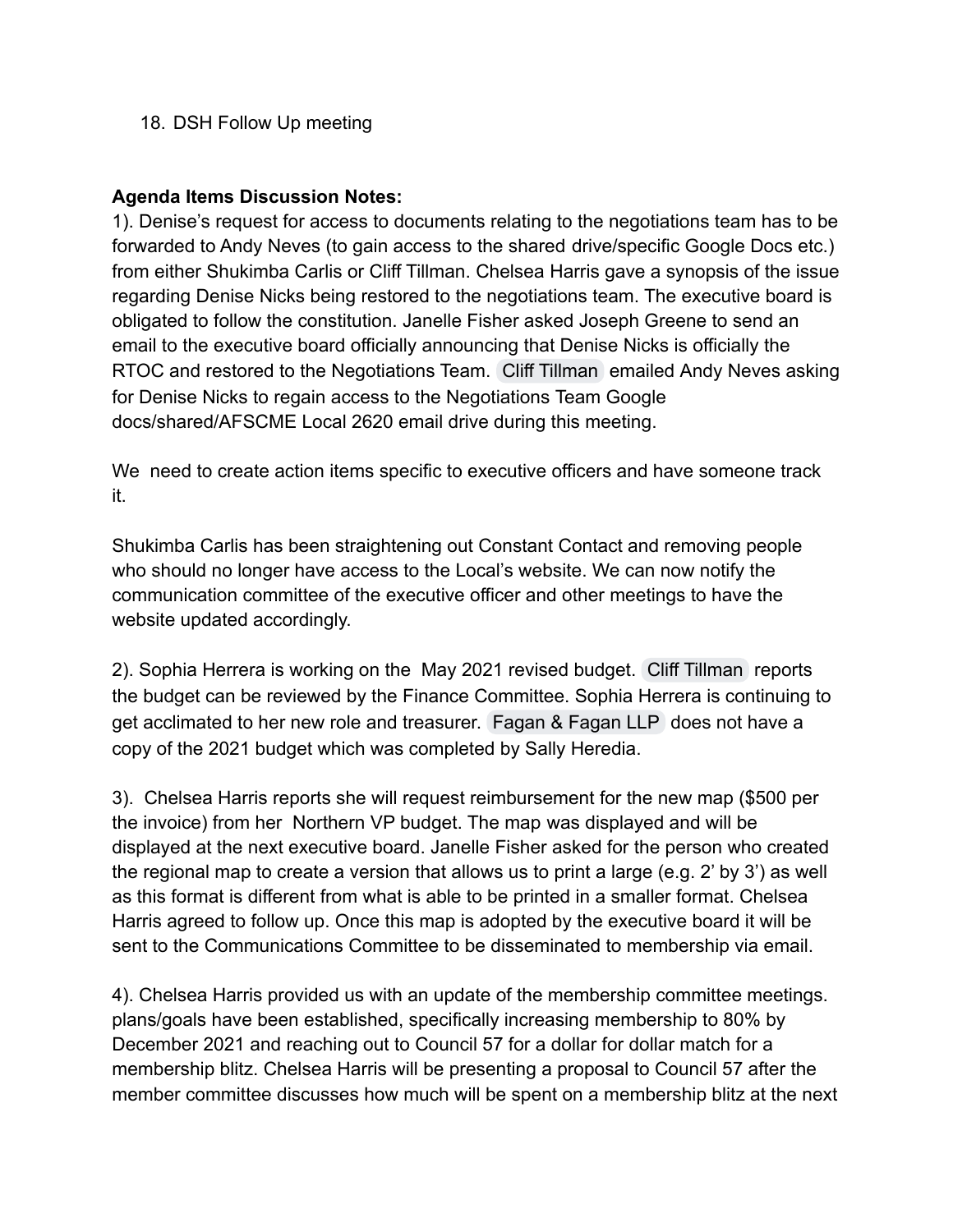Council 57. 3 members of the membership committee have requested to be removed from said committee. Chelsea Harris reports she needs more members to be on the membership committee specially for the membership committee. The blitz is tentatively scheduled for the end of 2021 but a specific date has not been chosen. Membership committee meeting minutes were reviewed. [Cliff Tillman](mailto:cliff.tillman@ca.afscme57.org) reports the Council 57 average local membership is 74%.

5). Per Cliff Tillman C57 staff are not having in person meetings with the exception of court ordered meetings (SPB must be in person) until further notice. Cliff Tillman reports that they may never resume how business was conducted previous to the COVID-19 pandemic. Council 57 and are working to reduce the carbon footprint in the office. The challenge is when members want to physically see C57 staff. We need a platform to reach members virtually and at some point in person as well. [Andy Neves](mailto:andy.neves@ca.afscme57.org) is the person to assist with this. Shukimba discussed a hybrid virtual in person meeting she completed recently that was successful. Will be placed on the agenda for the next executive board meeting in May 2021.

6). California restrictions are being lifted 06/15/21. The outdoor mask mandate is being reviewed (at the state/federal level). We can consider an outdoor event. [Cliff Tillman](mailto:cliff.tillman@ca.afscme57.org) discussed creating a convention committee and cancel the event last minute if needed similar to what was done to Lobby Days 2020. The convention is constitutional. Chelsea Harris requested this is placed on the agenda for the next executive board meeting to discuss will it be in person, or virtual and to solicit members for the convention/large occupation committee. Janelle Fisher will investigate how much a virtual platform costs for our convention and report back to the executive board officers/ and executive board.

7). The new AFSCME Local 2620 credit card has been issued.

8). It is cost effective to have all the elections at once. The updated list vacancies will be reviewed and voted on by the executive board at the next executive board meeting.

9). Shukimba Carlis suggests an eblast regarding updates, thanking them for being members, and give them a choice of potential member appreciation gifts. Cliff Tillman states this is a membership organizing agenda item. We need an update on committees. Shukimba Carlis has been having socially distanced meetings with some members. [Cliff Tillman](mailto:cliff.tillman@ca.afscme57.org) discussed meetings that have been occuring.

10). [Cliff Tillman](mailto:cliff.tillman@ca.afscme57.org) states previous charges went against the full executive board. The executive board needs to be notified officially. Janelle Fisher will send the charges and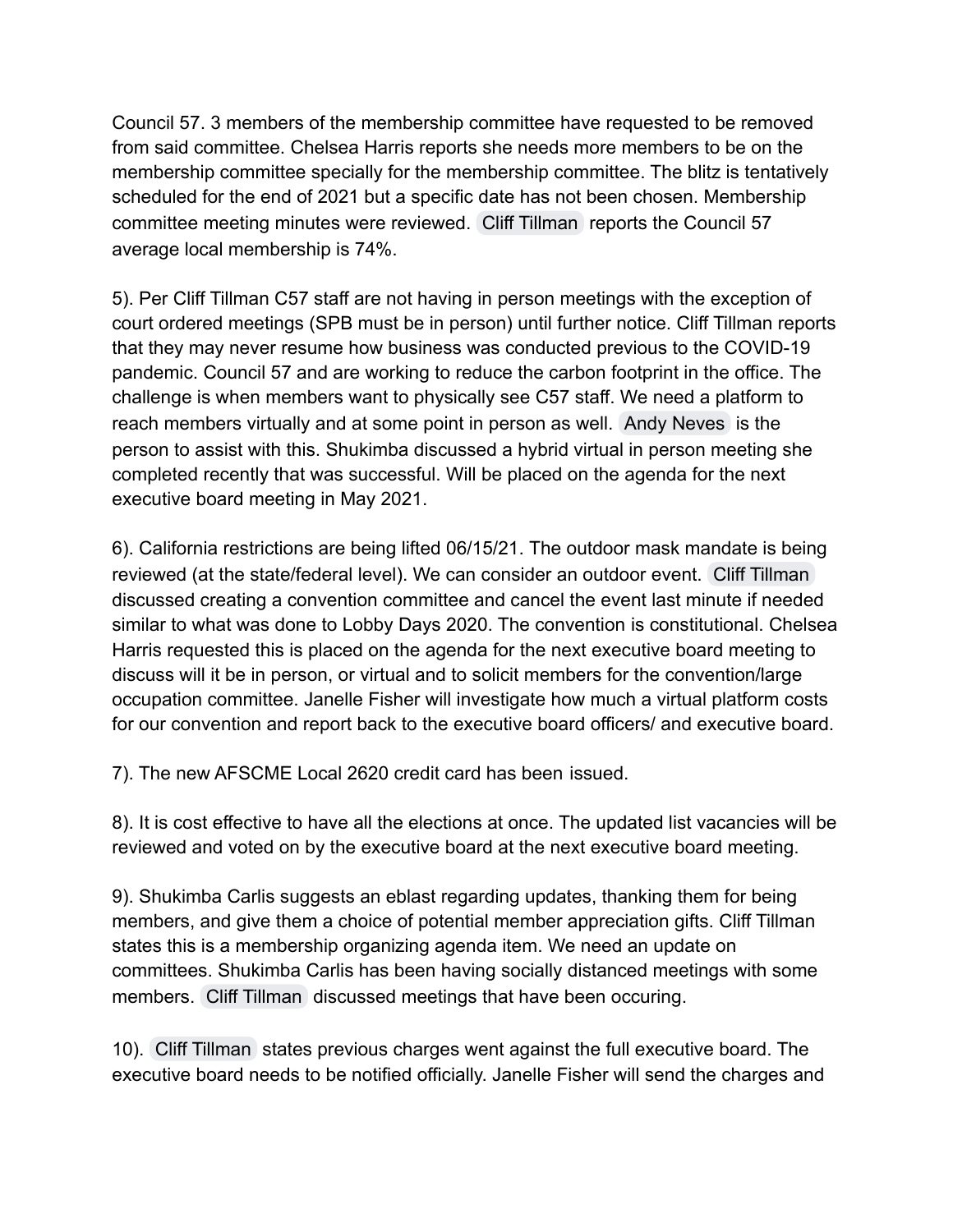notice to the executive board and notify them that a special executive board meeting must be scheduled prior to the deadline to hear and discuss a ruling.

11). Discussion regarding why we rarely have membership meeting during the week occurs (financial reasons)

12). Shukimba Carlis suggested creating task forces/or a single task force as needed that investigate issues and present their findings to the executive board as a means to empower membership.

13). Sophia Herrera reports she is working with Buckbinder to complete the 2019 and 2020 audit and it is going well.

14). The EDD agrees to complete a presentation to our executive board regarding NDI, SDI and other types of insurance but they require 4 weeks to obtain clearance and will not be able to present at the May executive board meeting. Janelle Fisher requests that this presentation occur at the July 2021 executive board meeting.

15). Cliff Tillman states the Council 57 attorney completes a small number of SPB hearings as needed and consultation to Business Assistants. Council 57 charges local 2620 for billable items. They do not charge for consultations as this is a part of the retainer. [Shukimba Carlis](mailto:president@afscmelocal2620.org) states the local has to go to council 57 to ask for consultation from the council 57 attorney and would be refused. Shukimba Carlis states that the local has direct access to the local 2620 attorney and does not want to go through council 57 when we want to consult with an attorney.

16). The executive board approved Behavior Specialists moving from hourly to salaried employees.

17). Cliff Tillman suggests we schedule a caucus meeting with the facility chiefs and anyone else that wants to be present to talk about our position on this and schedule the meeting DSH as well. [Ellen Beraud](mailto:ellen.beraud@afscmelocal2620.org) and Brian Kaufman (Facility Chiefs) have not responded to emails sent by Cliff Tillman and Chelsea Harris. There is no Facility Chief at Coalinga State Hospital and Napa State Hospital. Mona Mosk is an acting supervisor and has stepped away from her position of facility Chief at Patton State Hospital. The meeting with the state must occur by May 11, 2021. A 1 hour caucus has been scheduled for May 3, 2021 6:00pm-7:00pm

### **Motions**

**Motion #1: to Adjourn this meeting made by Janelle Fisher**